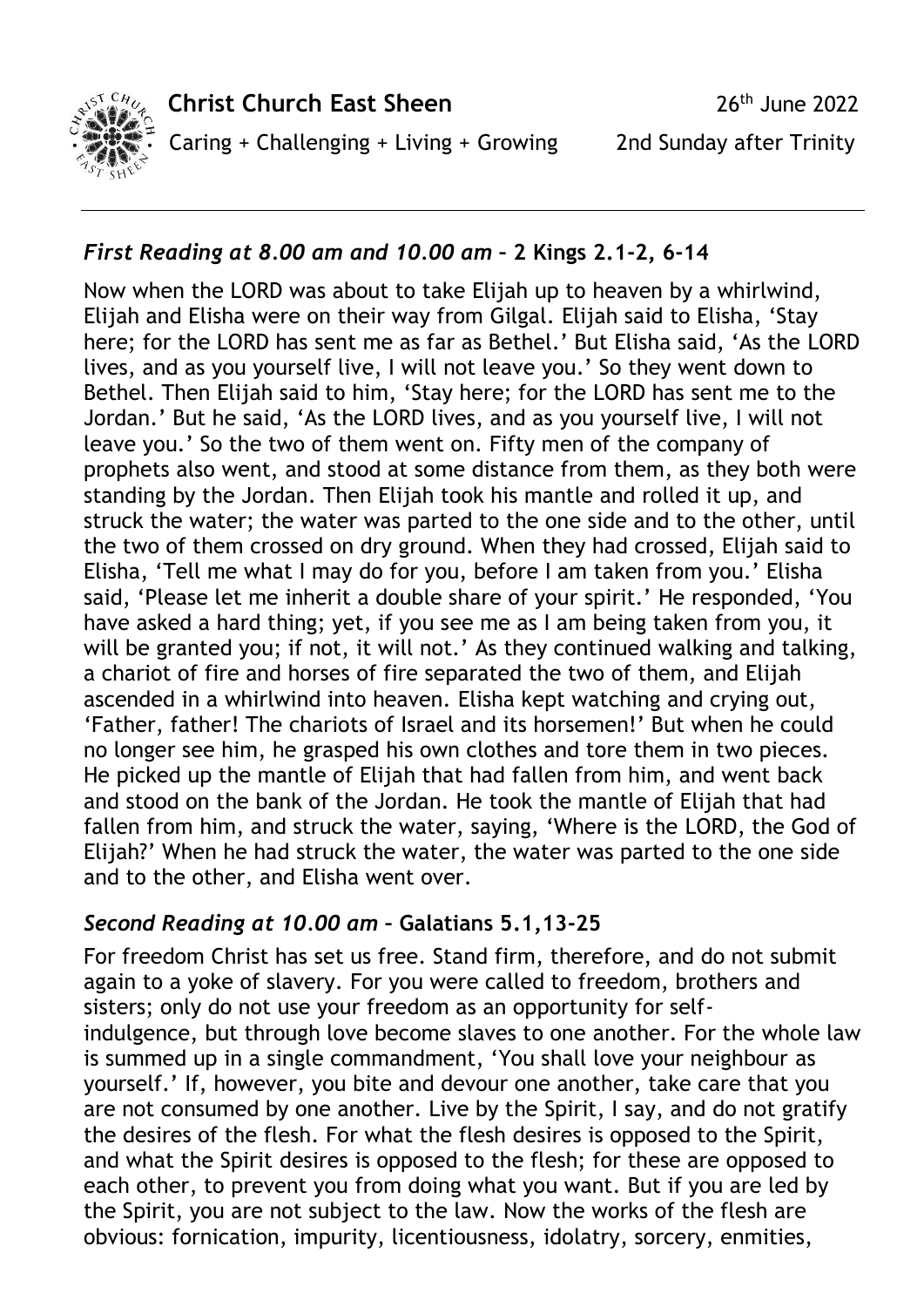strife, jealousy, anger, quarrels, dissensions, factions, envy, drunkenness, carousing, and things like these. I am warning you, as I warned you before: those who do such things will not inherit the kingdom of God. By contrast, the fruit of the Spirit is love, joy, peace, patience, kindness, generosity, faithfulness, gentleness, and self-control. There is no law against such things. And those who belong to Christ Jesus have crucified the flesh with its passions and desires. If we live by the Spirit, let us also be guided by the Spirit.

### *Gospel Reading* – **Luke 9. 51-62**

When the days drew near for him to be taken up, he set his face to go to Jerusalem. And he sent messengers ahead of him. On their way they entered a village of the Samaritans to make ready for him; but they did not receive him, because his face was set towards Jerusalem. When his disciples James and John saw it, they said, 'Lord, do you want us to command fire to come down from heaven and consume them?' But he turned and rebuked them. Then they went on to another village. As they were going along the road, someone said to him, 'I will follow you wherever you go.' And Jesus said to him, 'Foxes have holes, and birds of the air have nests; but the Son of Man has nowhere to lay his head.' To another he said, 'Follow me.' But he said, 'Lord, first let me go and bury my father.' But Jesus said to him, 'Let the dead bury their own dead; but as for you, go and proclaim the kingdom of God.' Another said, 'I will follow you, Lord; but let me first say farewell to those at my home.' Jesus said to him, 'No one who puts a hand to the plough and looks back is fit for the kingdom of God.'

## *Collect*

Faithful Creator, whose mercy never fails: deepen our faithfulness to you and to your living Word, Jesus Christ our Lord. **Amen**

#### *Post Communion Prayer*

Loving Father, we thank you for feeding us at the supper of your Son: sustain us with your Spirit, that we may serve you here on earth until our joy is complete in heaven, and we share in the eternal banquet with Jesus Christ our Lord. **Amen**

*Evensong:* Psalm 60 Genesis 27.1-40, Mark 6.1-6

*Hymns and Music:* 10.00 amCP 453, 494, 393,386 5.00 pm CP 507, 440

## *Services this week:*

| Wednesday | 10.30 am Holy Communion (BCP)                                |
|-----------|--------------------------------------------------------------|
| Sunday    | 8.00 am Holy Communion (BCP)<br>10.00 am Holy Communion (CW) |
|           | 5.00 pm Choral Evensong (BCP)                                |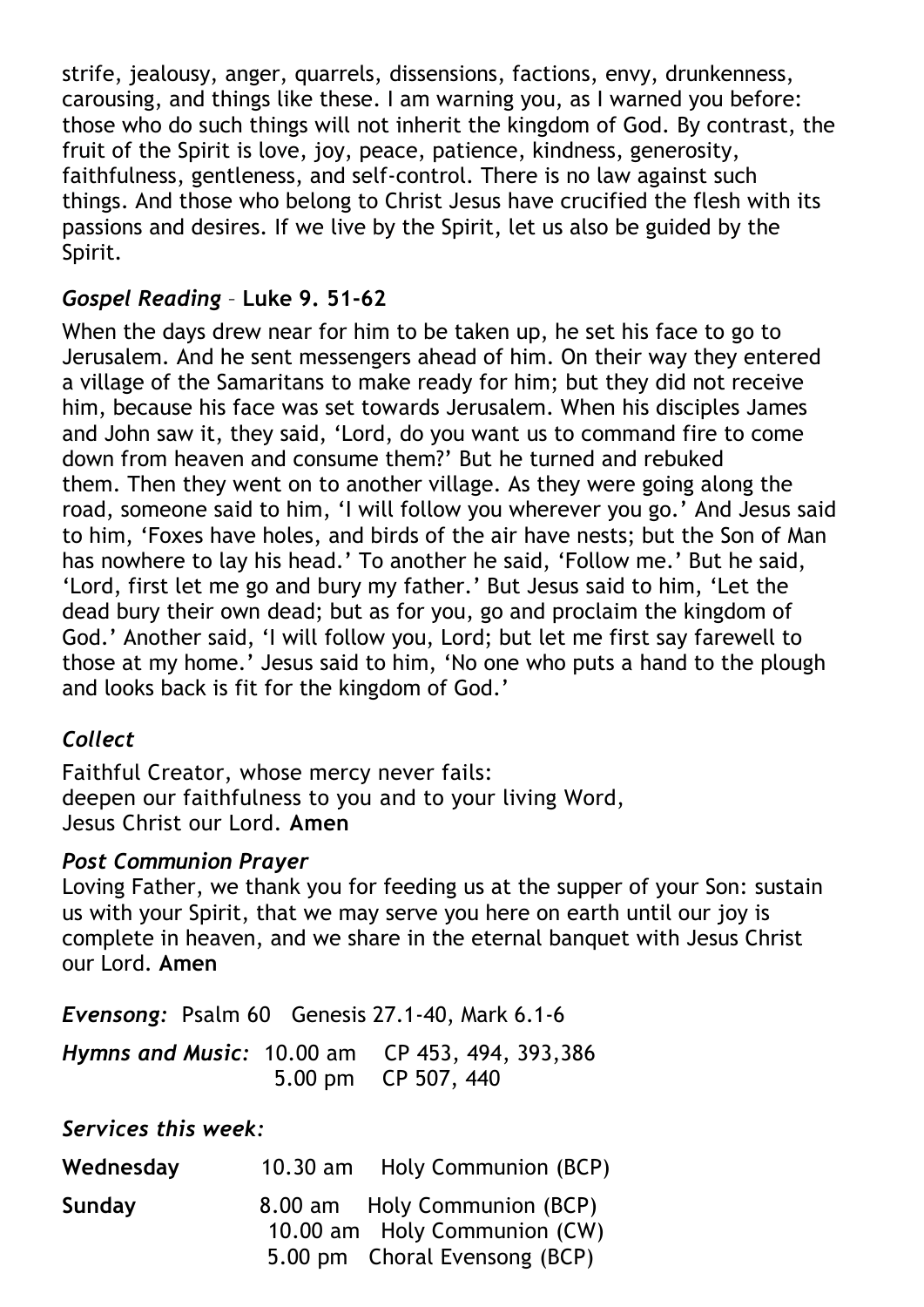# **NOTICES**

**Measuring our footprint!** This month the Green Group invites you to think about carbon footprints and our impact on the environment. Take a look at the display and have a go at estimating your own carbon footprint: <https://www.carbonindependent.org/>

This month we shall also be completing our Eco Church survey with the hope of achieving the bronze standard.

*New* **- Monday 4th July -** Temple Sheen Road house group will be exploring the elements through the Bible, poems and paintings, beginning this month with 'earth'. 1.30-3.00pm via Zoom: for link and notes contact Judith – email: [russenbergerjudith@gmail.com](mailto:russenbergerjudith@gmail.com)

**Season of Lay Ministry:** Bishop Christopher has declared the 1st Sunday after Trinity (19 June) to the 4th Sunday after Trinity (10 July) as a Season of Lay Ministries. We give thanks for everyone who serves our three churches in a myriad of different ways. If you want to explore the possibility of becoming a licensed lay minister such as a reader or SPA (Southwark Pastoral Auxiliary) or would like to improve your current skills or learn new ones by undertaking a training course, please speak with the clergy.

**Revd Heather Peter's** last Sunday service at Christ Church will be Evensong at 5.00 pm today. Do come as we thank her for all she has given over the last nine months.

Next Parish Link for July and August: Will be in church on Sunday, 3<sup>rd</sup> July. If you have any items you would like in this edition can you please advise – Anne Reeves – email[:anne\\_reeves@madasafish.com,](mailto:anne_reeves@madasafish.com) or phone: 8876 6616 by today.

**Church of England COVID-19 update.** The latest advice states: Holy Communion should be administered in both kinds unless there is a clear and objective reason why there would be a significant risk in doing so, such as local public health warnings relating to coronavirus levels in your area. It is important that no pressure is placed on members of the congregation to receive the sacrament if they feel unable to do so.

**Career opportunity with FiSH:** Micky Forster, current Director of FiSH is retiring in the summer, so they are looking for a new Director. Could this be you? Based in Barnes, Permanent 30 hours per week. Salary range - £33,600 - £35,600 per year. Full details and job description available now at: [www.fishhelp.org.uk](http://www.fishhelp.org.uk/) Applications to: [chair@fishhelp.org.uk](mailto:chair@fishhelp.org.uk) Closing date – is Friday.

Holiday at Home: If you would like to take part in Holiday at Home from 1<sup>st</sup> -5<sup>th</sup> August, at All Saints, please complete one of the booking forms which are in all three churches or contact Penny Cowell - 8878 2434 or email: [cowellpenny@hotmail.com](mailto:cowellpenny@hotmail.com)